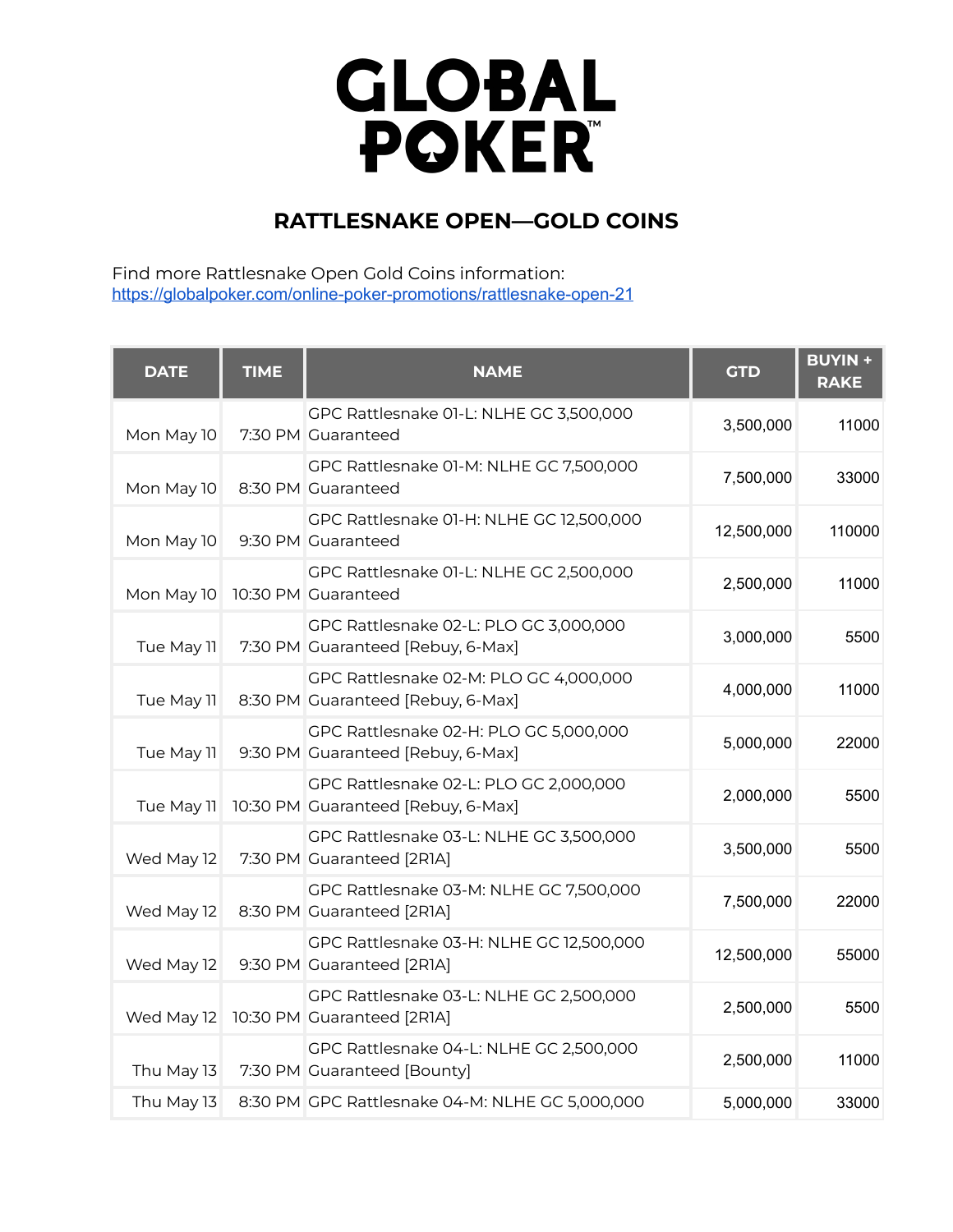

|        |            | <b>Guaranteed [Bounty]</b>                                                                 |            |
|--------|------------|--------------------------------------------------------------------------------------------|------------|
| 110000 | 10,000,000 | GPC Rattlesnake 04-H: NLHE GC 10,000,000<br>9:30 PM Guaranteed [Bounty]                    | Thu May 13 |
| 11000  | 2,500,000  | GPC Rattlesnake 04-L: NLHE GC 2,500,000<br>10:30 PM Guaranteed [Bounty]                    | Thu May 13 |
| 11000  | 3,500,000  | GPC Rattlesnake 05-L: NLHE GC 3,500,000<br>7:30 PM Guaranteed [Progressive Bounty, 6-Max]  | Fri May 14 |
| 33000  | 7,500,000  | GPC Rattlesnake 05-M: NLHE GC 7,500,000<br>8:30 PM Guaranteed [Progressive Bounty, 6-Max]  | Fri May 14 |
| 110000 | 12,500,000 | GPC Rattlesnake 05-H: NLHE GC 12,500,000<br>9:30 PM Guaranteed [Progressive Bounty, 6-Max] | Fri May 14 |
| 11000  | 2,500,000  | GPC Rattlesnake 05-L: NLHE GC 2,500,000<br>10:30 PM Guaranteed [Progressive Bounty, 6-Max] | Fri May 14 |
| 11000  | 2,500,000  | GPC Rattlesnake 06-L: NLHE GC 2,500,000<br>3:00 PM Guaranteed [Deep]                       | Sat May 15 |
| 22000  | 5,000,000  | GPC Rattlesnake 06-M: NLHE GC 5,000,000<br>4:15 PM Guaranteed [Deep]                       | Sat May 15 |
| 110000 | 10,000,000 | GPC Rattlesnake 06-H: NLHE GC 10,000,000<br>5:30 PM Guaranteed [Deep]                      | Sat May 15 |
| 5500   | 2,500,000  | GPC Rattlesnake 07-L: NLHE GC 2,500,000<br>7:30 PM Guaranteed [IRIA]                       | Sat May 15 |
| 22000  | 6,250,000  | GPC Rattlesnake 07-M: NLHE GC 6,250,000<br>8:30 PM Guaranteed [IRIA]                       | Sat May 15 |
| 55000  | 10,000,000 | GPC Rattlesnake 07-H: NLHE GC 10,000,000<br>9:30 PM Guaranteed [IRIA]                      | Sat May 15 |
| 5500   | 2,500,000  | GPC Rattlesnake 07-L: NLHE GC 2,500,000<br>Sat May 15 10:30 PM Guaranteed [1R1A]           |            |
| 110000 | 12,500,000 | GPC Rattlesnake 08-M: NLHE GC 12,500,000<br>3:00 PM Guaranteed [Deep]                      | Sun May 16 |
| 22000  | 5,000,000  | GPC Rattlesnake 08-L: NLHE GC 5,000,000<br>4:15 PM Guaranteed [Deep]                       | Sun May 16 |
| 220000 | 27,500,000 | GPC Rattlesnake 08-H: NLHE GC 27,500,000<br>5:30 PM Guaranteed [Deep]                      | Sun May 16 |
| 11000  | 3,500,000  | GPC Rattlesnake 09-L: NLHE GC 3,500,000<br>7:30 PM Guaranteed [Deep Turbo]                 | Sun May 16 |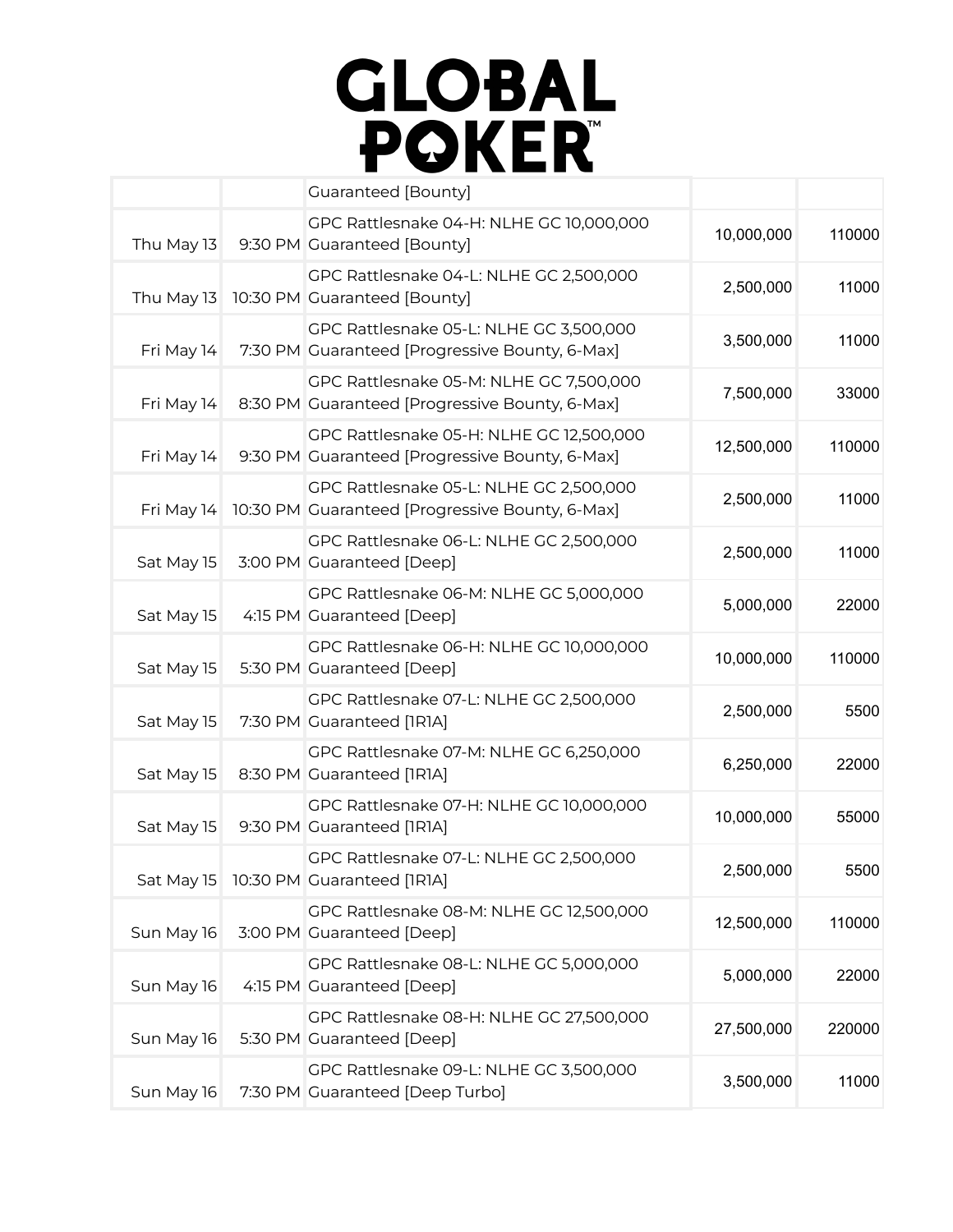

| 33000  | 6,250,000  | GPC Rattlesnake 09-M: NLHE GC 6,250,000<br>8:30 PM Guaranteed [Deep Turbo]                      | Sun May 16 |
|--------|------------|-------------------------------------------------------------------------------------------------|------------|
| 110000 | 7,500,000  | GPC Rattlesnake 09-H: NLHE GC 7,500,000<br>9:30 PM Guaranteed [Deep Turbo]                      | Sun May 16 |
| 11000  | 2,250,000  | GPC Rattlesnake 09-L: NLHE GC 2,250,000<br>10:30 PM Guaranteed [Deep Turbo]                     | Sun May 16 |
| 11000  | 2,500,000  | GPC Rattlesnake 10-L: NLHE GC 2,500,000<br>7:30 PM Guaranteed [Progressive Bounty, Deep Turbo]  | Mon May 17 |
| 33000  | 5,000,000  | GPC Rattlesnake 10-M: NLHE GC 5,000,000<br>8:30 PM Guaranteed [Progressive Bounty, Deep Turbo]  | Mon May 17 |
| 110000 | 8,500,000  | GPC Rattlesnake 10-H: NLHE GC 8,500,000<br>9:30 PM Guaranteed [Progressive Bounty, Deep Turbo]  | Mon May 17 |
| 11000  | 2,000,000  | GPC Rattlesnake 10-L: NLHE GC 2,000,000<br>10:30 PM Guaranteed [Progressive Bounty, Deep Turbo] | Mon May 17 |
| 11000  | 2,500,000  | GPC Rattlesnake 11-L: NLHE GC 2,500,000<br>7:30 PM Guaranteed [Bounty, 6-Max]                   | Tue May 18 |
| 33000  | 5,000,000  | GPC Rattlesnake 11-M: NLHE GC 5,000,000<br>8:30 PM Guaranteed [Bounty, 6-Max]                   | Tue May 18 |
| 110000 | 10,000,000 | GPC Rattlesnake 11-H: NLHE GC 10,000,000<br>9:30 PM Guaranteed [Bounty, 6-Max]                  | Tue May 18 |
| 11000  | 2,000,000  | GPC Rattlesnake 11-L: NLHE GC 2,000,000<br>10:30 PM Guaranteed [Bounty, 6-Max]                  | Tue May 18 |
| 3300   | 2,000,000  | GPC Rattlesnake 12-L: NLHE GC 2,000,000<br>7:30 PM Guaranteed [Rebuy, 6-Max]                    | Wed May 19 |
| 11000  | 5,000,000  | GPC Rattlesnake 12-M: NLHE GC 5,000,000<br>8:30 PM Guaranteed [Rebuy, 6-Max]                    | Wed May 19 |
| 33000  | 8,250,000  | GPC Rattlesnake 12-H: NLHE GC 8,250,000<br>9:30 PM Guaranteed [Rebuy, 6-Max]                    | Wed May 19 |
| 3300   | 1,500,000  | GPC Rattlesnake 12-L: NLHE GC 1,500,000<br>10:30 PM Guaranteed [Rebuy, 6-Max]                   | Wed May 19 |
| 11000  | 2,500,000  | GPC Rattlesnake 13-L: NLHE GC 2,500,000<br>7:30 PM Guaranteed [Progressive Bounty]              | Thu May 20 |
| 33000  | 6,250,000  | GPC Rattlesnake 13-M: NLHE GC 6,250,000<br>8:30 PM Guaranteed [Progressive Bounty]              | Thu May 20 |
| 110000 | 10,000,000 | 9:30 PM GPC Rattlesnake 13-H: NLHE GC 10,000,000                                                | Thu May 20 |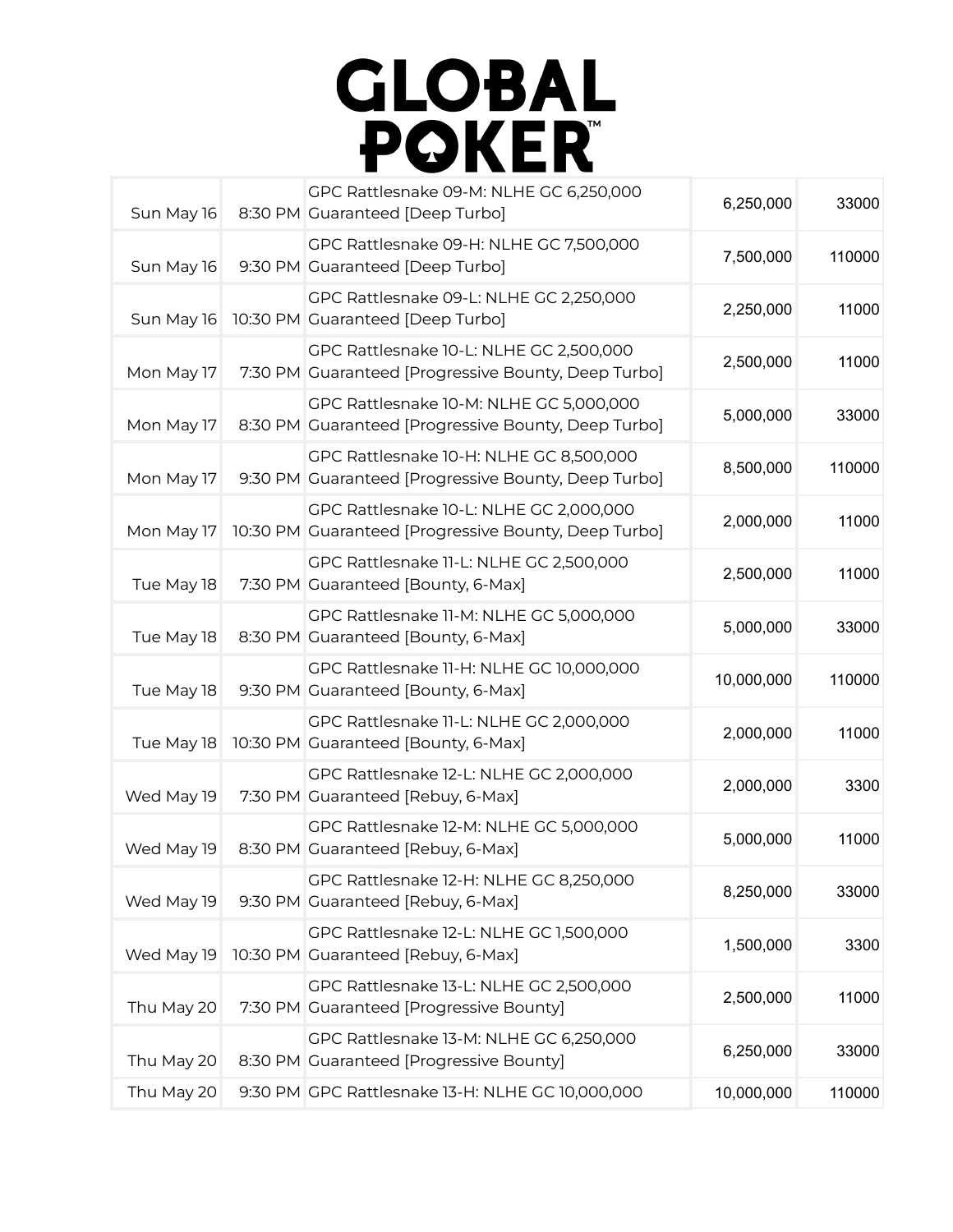

|            | <b>Guaranteed [Progressive Bounty]</b>                                                                 |            |        |
|------------|--------------------------------------------------------------------------------------------------------|------------|--------|
| Thu May 20 | GPC Rattlesnake 13-L: NLHE GC 2,000,000<br>10:30 PM Guaranteed [Progressive Bounty]                    | 2,000,000  | 11000  |
| Fri May 21 | GPC Rattlesnake 14-L: NLHE GC 2,500,000<br>7:30 PM Guaranteed [6-Max]                                  | 2,500,000  | 11000  |
| Fri May 21 | GPC Rattlesnake 14-M: NLHE GC 5,000,000<br>8:30 PM Guaranteed [6-Max]                                  | 5,000,000  | 33000  |
| Fri May 21 | GPC Rattlesnake 14-H: NLHE GC 7,500,000<br>9:30 PM Guaranteed [6-Max]                                  | 7,500,000  | 110000 |
| Fri May 21 | GPC Rattlesnake 14-L: NLHE GC 2,000,000<br>10:30 PM Guaranteed [6-Max]                                 | 2,000,000  | 11000  |
| Sat May 22 | GPC Rattlesnake 15-L: NLHE GC 2,500,000<br>3:00 PM Guaranteed [Deep]                                   | 2,500,000  | 11000  |
| Sat May 22 | GPC Rattlesnake 15-M: NLHE GC 5,000,000<br>4:15 PM Guaranteed [Deep]                                   | 5,000,000  | 22000  |
| Sat May 22 | GPC Rattlesnake 15-H: NLHE GC 10,000,000<br>5:30 PM Guaranteed [Deep]                                  | 10,000,000 | 110000 |
| Sat May 22 | GPC Rattlesnake 16-L: NLHE GC 1,250,000<br>Guaranteed [Shootout, Heads-Up, Turbo,<br>7:30 PM 256-Max]  | 1,250,000  | 11000  |
| Sat May 22 | GPC Rattlesnake 16-M: NLHE GC 1,800,000<br>Guaranteed [Shootout, Heads-Up, Turbo,<br>8:30 PM 256-Max]  | 1,800,000  | 33000  |
| Sat May 22 | GPC Rattlesnake 16-H: NLHE GC 3,200,000<br>Guaranteed [Shootout, Heads-Up, Turbo,<br>9:30 PM 256-Max]  | 3,200,000  | 55000  |
| Sat May 22 | GPC Rattlesnake 16-L: NLHE GC 1,250,000<br>Guaranteed [Shootout, Heads-Up, Turbo,<br>10:30 PM 256-Max] | 1,250,000  | 11000  |
| Sun May 23 | GPC Rattlesnake 17-M: NLHE GC 12,500,000<br>3:00 PM Guaranteed [Deep]                                  | 12,500,000 | 110000 |
| Sun May 23 | GPC Rattlesnake 17-L: NLHE GC 5,000,000<br>4:15 PM Guaranteed [Deep]                                   | 5,000,000  | 22000  |
| Sun May 23 | GPC Rattlesnake 17-H: NLHE GC 27,500,000<br>5:30 PM Guaranteed [Deep]                                  | 27,500,000 | 220000 |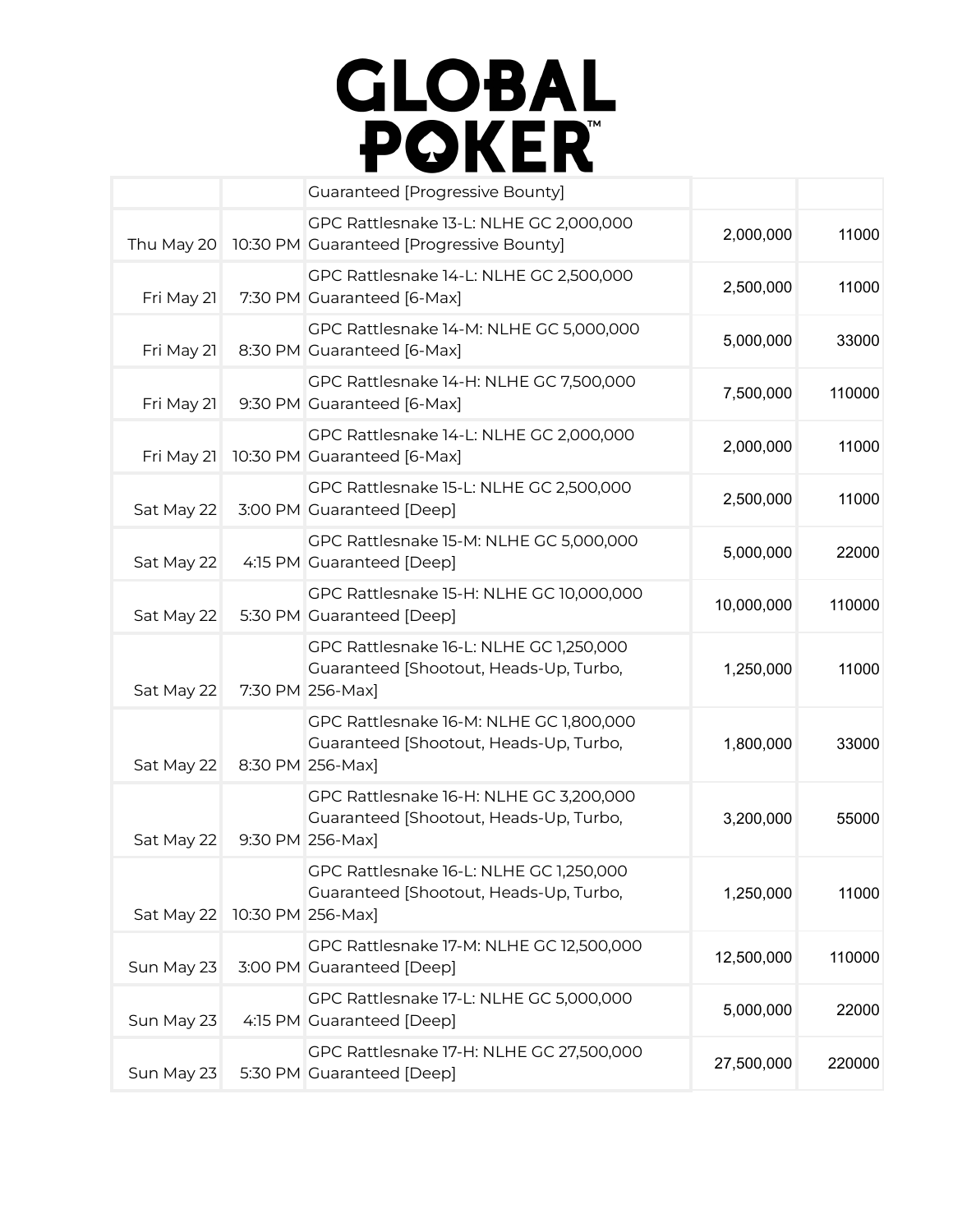

| Sun May 23 | GPC Rattlesnake 18-L: NLHE GC 2,500,000<br>7:30 PM Guaranteed [6-Max, Turbo]  | 2,500,000  | 11000  |
|------------|-------------------------------------------------------------------------------|------------|--------|
| Sun May 23 | GPC Rattlesnake 18-M: NLHE GC 5,000,000<br>8:30 PM Guaranteed [6-Max, Turbo]  | 5,000,000  | 33000  |
| Sun May 23 | GPC Rattlesnake 18-H: NLHE GC 7,500,000<br>9:30 PM Guaranteed [6-Max, Turbo]  | 7,500,000  | 110000 |
| Sun May 23 | GPC Rattlesnake 18-L: NLHE GC 2,250,000<br>10:30 PM Guaranteed [6-Max, Turbo] | 2,250,000  | 11000  |
| Mon May 24 | GPC Rattlesnake 19-L: NLHE GC 2,250,000<br>7:30 PM Guaranteed [Rebuy]         | 2,250,000  | 3300   |
| Mon May 24 | GPC Rattlesnake 19-M: NLHE GC 5,000,000<br>8:30 PM Guaranteed [Rebuy]         | 5,000,000  | 11000  |
| Mon May 24 | GPC Rattlesnake 19-H: NLHE GC 10,000,000<br>9:30 PM Guaranteed [Rebuy]        | 10,000,000 | 33000  |
| Mon May 24 | GPC Rattlesnake 19-L: NLHE GC 2,000,000<br>10:30 PM Guaranteed [Rebuy]        | 2,000,000  | 3300   |
| Tue May 25 | GPC Rattlesnake 20-L: NLHE GC 2,000,000<br>7:30 PM Guaranteed [Ante Up]       | 2,000,000  | 11000  |
| Tue May 25 | GPC Rattlesnake 20-M: NLHE GC 3,000,000<br>8:30 PM Guaranteed [Ante Up]       | 3,000,000  | 33000  |
| Tue May 25 | GPC Rattlesnake 20-H: NLHE GC 4,000,000<br>9:30 PM Guaranteed [Ante Up]       | 4,000,000  | 55000  |
| Tue May 25 | GPC Rattlesnake 20-L: NLHE GC 1,500,000<br>10:30 PM Guaranteed [Ante Up]      | 1,500,000  | 11000  |
| Wed May 26 | GPC Rattlesnake 21-L: NLHE GC 3,000,000<br>7:30 PM Guaranteed [2x-Chance]     | 3,000,000  | 11000  |
| Wed May 26 | GPC Rattlesnake 21-M: NLHE GC 5,000,000<br>8:30 PM Guaranteed [2x-Chance]     | 5,000,000  | 33000  |
| Wed May 26 | GPC Rattlesnake 21-H: NLHE GC 7,500,000<br>9:30 PM Guaranteed [2x-Chance]     | 7,500,000  | 110000 |
| Wed May 26 | GPC Rattlesnake 21-L: NLHE GC 2,500,000<br>10:30 PM Guaranteed [2x-Chance]    | 2,500,000  | 11000  |
| Thu May 27 | GPC Rattlesnake 22-L: NLHE GC 2,500,000<br>7:30 PM Guaranteed [Super Bounty]  | 2,500,000  | 11000  |
| Thu May 27 | 8:30 PM GPC Rattlesnake 22-M: NLHE GC 5,000,000                               | 5,000,000  | 33000  |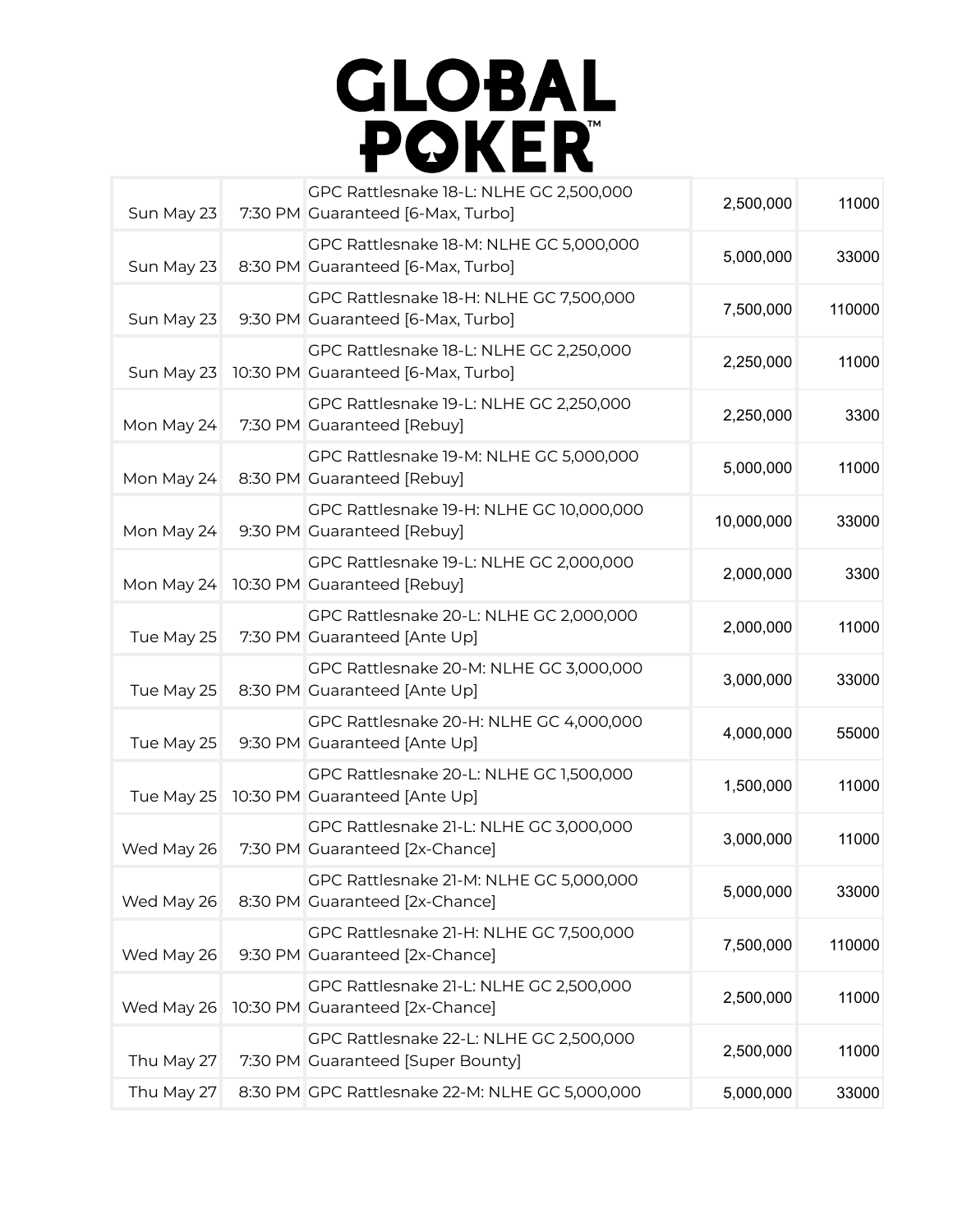

|            | <b>Guaranteed [Super Bounty]</b>                                                                 |            |        |
|------------|--------------------------------------------------------------------------------------------------|------------|--------|
| Thu May 27 | GPC Rattlesnake 22-H: NLHE GC 10,000,000<br>9:30 PM Guaranteed [Super Bounty]                    | 10,000,000 | 110000 |
| Thu May 27 | GPC Rattlesnake 22-L: NLHE GC 2,500,000<br>10:30 PM Guaranteed [Super Bounty]                    | 2,500,000  | 11000  |
| Fri May 28 | GPC Rattlesnake 23-L: PLO GC 2,500,000<br>7:30 PM Guaranteed [2R1A, 6-Max]                       | 2,500,000  | 11000  |
| Fri May 28 | GPC Rattlesnake 23-M: PLO GC 4,000,000<br>8:30 PM Guaranteed [2R1A, 6-Max]                       | 4,000,000  | 33000  |
| Fri May 28 | GPC Rattlesnake 23-H: PLO GC 5,000,000<br>9:30 PM Guaranteed [2R1A, 6-Max]                       | 5,000,000  | 55000  |
| Fri May 28 | GPC Rattlesnake 23-L: PLO GC 2,000,000<br>10:30 PM Guaranteed [2R1A, 6-Max]                      | 2,000,000  | 11000  |
| Sat May 29 | GPC Rattlesnake 24-L: NLHE GC 2,500,000<br>3:00 PM Guaranteed [Deep]                             | 2,500,000  | 11000  |
| Sat May 29 | GPC Rattlesnake 24-M: NLHE GC 5,000,000<br>4:15 PM Guaranteed [Deep]                             | 5,000,000  | 22000  |
| Sat May 29 | GPC Rattlesnake 24-H: NLHE GC 10,000,000<br>5:30 PM Guaranteed [Deep]                            | 10,000,000 | 110000 |
| Sat May 29 | GPC Rattlesnake 25-L: NLHE GC 2,500,000<br>7:30 PM Guaranteed [2x-Chance, 6-Max]                 | 2,500,000  | 11000  |
| Sat May 29 | GPC Rattlesnake 25-M: NLHE GC 6,000,000<br>8:30 PM Guaranteed [2x-Chance, 6-Max]                 | 6,000,000  | 33000  |
| Sat May 29 | GPC Rattlesnake 25-H: NLHE GC 9,000,000<br>9:30 PM Guaranteed [2x-Chance, 6-Max]                 | 9,000,000  | 110000 |
|            | GPC Rattlesnake 25-L: NLHE GC 2,500,000<br>Sat May 29 10:30 PM Guaranteed [2x-Chance, 6-Max]     | 2,500,000  | 11000  |
| Sun May 30 | GPC Rattlesnake 26-M: Main Event NLHE GC<br>3:00 PM 25,000,000 Guaranteed [Deep]                 | 25,000,000 | 110000 |
| Sun May 30 | GPC Rattlesnake 26-L: Main Event NLHE GC<br>4:15 PM 7,500,000 Guaranteed [Deep]                  | 7,500,000  | 22000  |
| Sun May 30 | GPC Rattlesnake 26-H: Main Event NLHE GC<br>5:30 PM 62,500,000 Guaranteed [Deep]                 | 62,500,000 | 220000 |
| Sun May 30 | GPC Rattlesnake 27-L: NLHE GC 2,500,000<br>7:30 PM Guaranteed [Progressive Bounty, 6-Max, Turbo] | 2,500,000  | 11000  |